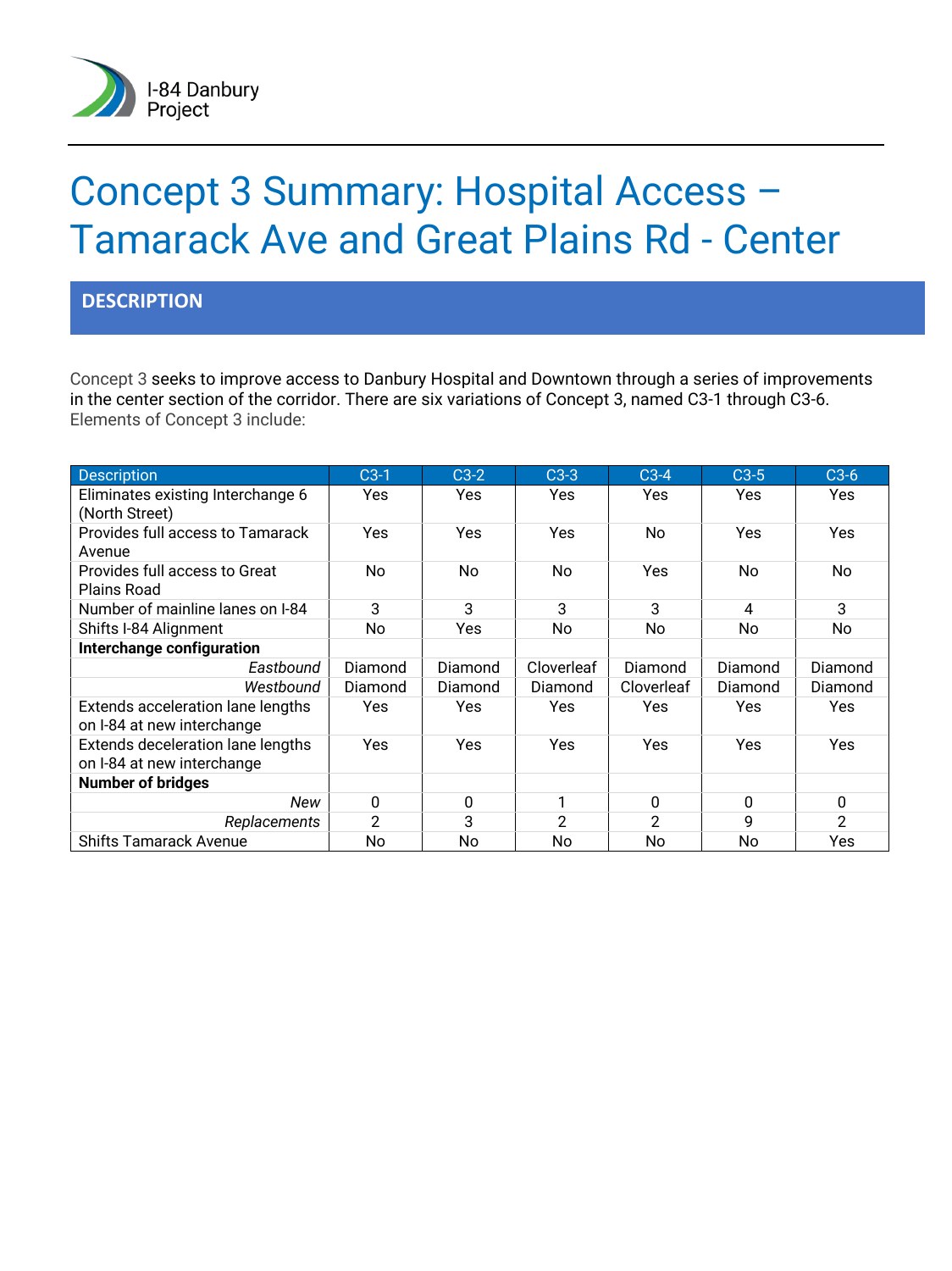

# **PROS AND CONS**

| <b>Description</b>                                                | $C3-1$     | $C3-2$     | $C3-3$     | $C3-5$         | $C3-6$     | $C3-4$                                       |
|-------------------------------------------------------------------|------------|------------|------------|----------------|------------|----------------------------------------------|
| Improves connection to Danbury                                    |            |            |            |                |            |                                              |
| Hospital and downtown                                             |            |            |            |                |            |                                              |
| Provides full access to Tamarack                                  |            |            |            |                |            |                                              |
| Avenue                                                            |            |            |            |                |            |                                              |
| Provides opportunity to enhance                                   |            |            |            |                |            |                                              |
| pedestrian, bicycle, and transit use                              |            |            |            |                |            |                                              |
| Enables typical construction methods                              |            |            |            |                |            | Not evaluated.                               |
| Causes no direct impacts to known                                 |            |            |            |                |            |                                              |
| historic Section 4(f) resources                                   |            |            |            |                |            |                                              |
| Reduces congestion and mobility to I-                             | $\bigcirc$ | $\bigcirc$ | $\bigcirc$ | $\overline{O}$ | O          |                                              |
| 84 and Route 7                                                    |            |            |            |                |            |                                              |
| Addresses lane continuity on I-84                                 | $\bigcirc$ | $\circ$    | $\bigcirc$ | $\circ$        | $\bigcirc$ | Eliminated during the engineering assessment |
|                                                                   |            |            |            |                |            |                                              |
|                                                                   |            |            |            |                |            |                                              |
| Addresses left hand entrance and exit                             | $\bigcirc$ | $\bigcirc$ | $\bigcirc$ | $\bigcirc$     | O          |                                              |
| ramps on I-84<br>Removal of North Street ramps impacts            |            |            |            |                |            |                                              |
| businesses                                                        | $\bigcirc$ | $\bigcirc$ | $\bigcirc$ | $\circ$        | O          |                                              |
| Improvements occur in the vicinity of                             |            |            |            |                |            |                                              |
| the gas transmission line                                         | $\bigcirc$ | $\circ$    | $\bigcirc$ | $\circ$        | ∩          |                                              |
| Causes Impact to FEMA 100-year                                    |            |            |            |                |            |                                              |
| floodplain associated with Padanaram                              | $\bigcirc$ | $\bigcirc$ | $\bigcirc$ | $\bigcirc$     | O          |                                              |
| <b>Brook</b>                                                      |            |            |            |                |            |                                              |
|                                                                   |            |            | $\bigcirc$ |                | O          |                                              |
| Minimizes number of full takes                                    |            |            |            |                |            |                                              |
| Requires acquisition of Ford Avenue                               |            |            | $\circ$    |                | $\bigcirc$ |                                              |
| Neighborhood                                                      |            |            |            |                |            |                                              |
| Causes impact to FEMA floodway<br>associated with Padanaram Brook |            |            | $\circ$    |                |            |                                              |
|                                                                   |            |            |            |                |            |                                              |
| Causes impact to Lutheran Church<br>Cemetery                      | O          | O          | $\bigcirc$ | O              |            |                                              |
|                                                                   |            |            |            |                |            |                                              |

**Key**

● = Sub -concept Has Positive Effect (Pro)

○ = Sub -concept Has Negative Effect (Con)